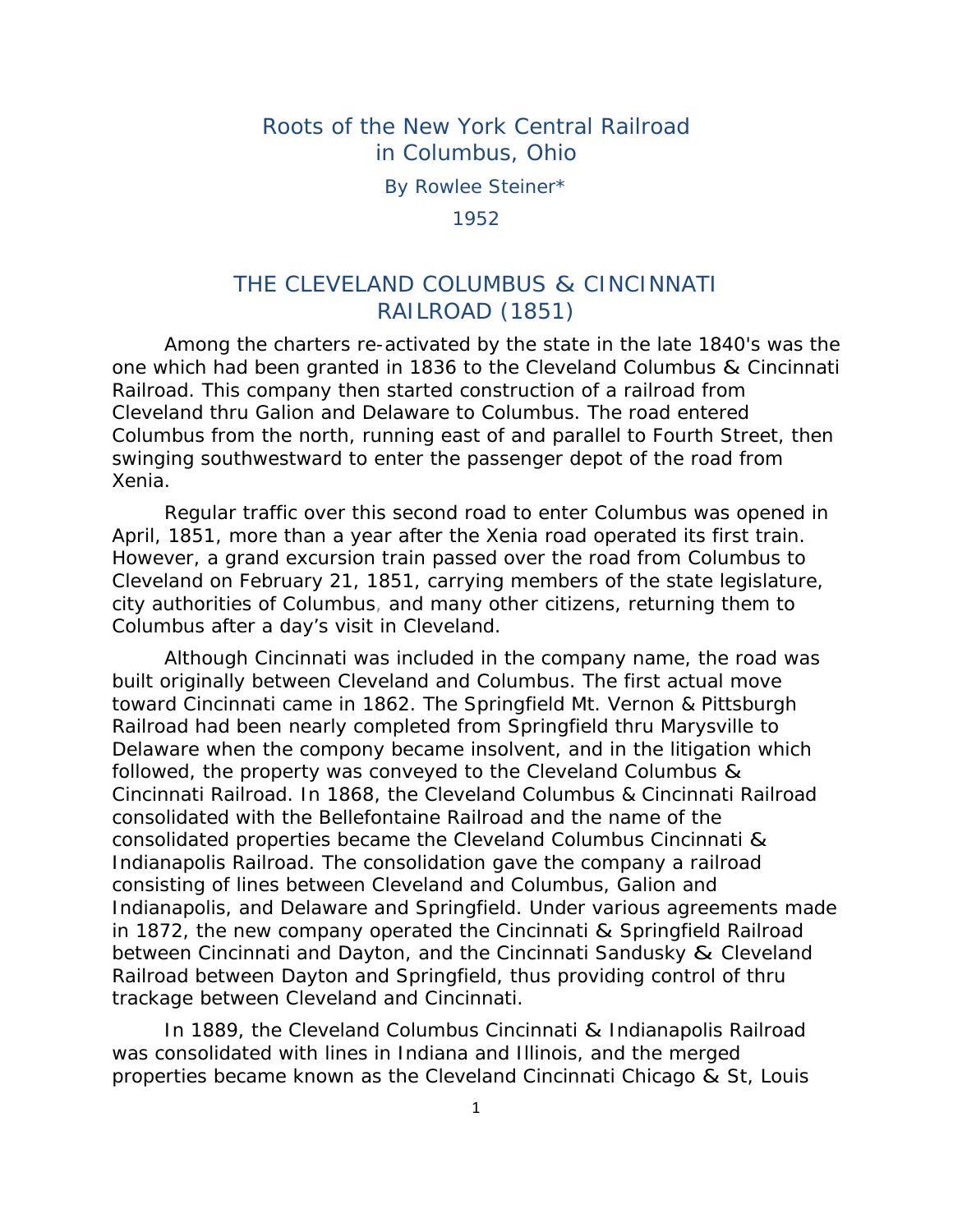Railroad. Thus, with four large cities forming the company name and also comprising its principal terminals, the line was nicknamed the Big Four; the name caught popular fancy and the railroad officially adopted the name as the Big Four Route.

 In recent years, control of the lines was acquired by the New York Central Railroad, which now operates the Big Four properties.

 The Big Four story is continued in later paragraphs under the caption of the Columbus & Springfield Railroad.

## THE COLUMBUS & SPRINGFIELD RAILROAD (1873)

 This company was chartered in 1849 to build a railroad between Springfield and Columbus. The company completed a railroad in 1853 for a distance of twenty miles from Springfield to London, but lack of capital forced temporary postponement of construction into Columbus.

 The road was leased in 1854 to the Mad River and Lake Erie Railroad. The latter company passed thru several financial embarrassments and name changes. In 1872, its operation was taken over by the Cleveland Columbus Cincinnati & Indianapolis Railroad, and in 1873 the road was completed between London and Columbus. This link provided the latter company with a thru route between Columbus and Cincinnati. At the same time, the company's line from Springfield thru Marysville to Delaware became a secondary route.

The old Columbus & Springfield line entered Columbus thru Lilley Chapel and Georgesville, crossing West Broad Street at the far edge of Westgate, extending eastward in the area north of Broad Street, and after crossing the Scioto and Olentangy Rivers it paralleled Spruce Street and extended to the Union depot area where it connected with the parent Columbus-Cleveland road, at one time the so called Bee Line, later the Big Four Route, and now the New York Central.

 The line has one name train operating thru Columbus- the Ohio State Limited, which operates between Cincinnati, Cleveland, and New York City.

#### THE COLUMBUS SHAWNEE & HOCKING RAILROAD (1880)

 In 1880, another railroad entered Columbus, from a crossroads named Bush's Station (now Thurston) in the northern part of Fairfield County. This road had various names but it was best known among old railroaders by the 'CS&H', and for clarity we will refer to it hereafter in our story as the CS&H. It had quite a long and interesting corporate and operating history before and after its construction, but it seems to have settled quietly under the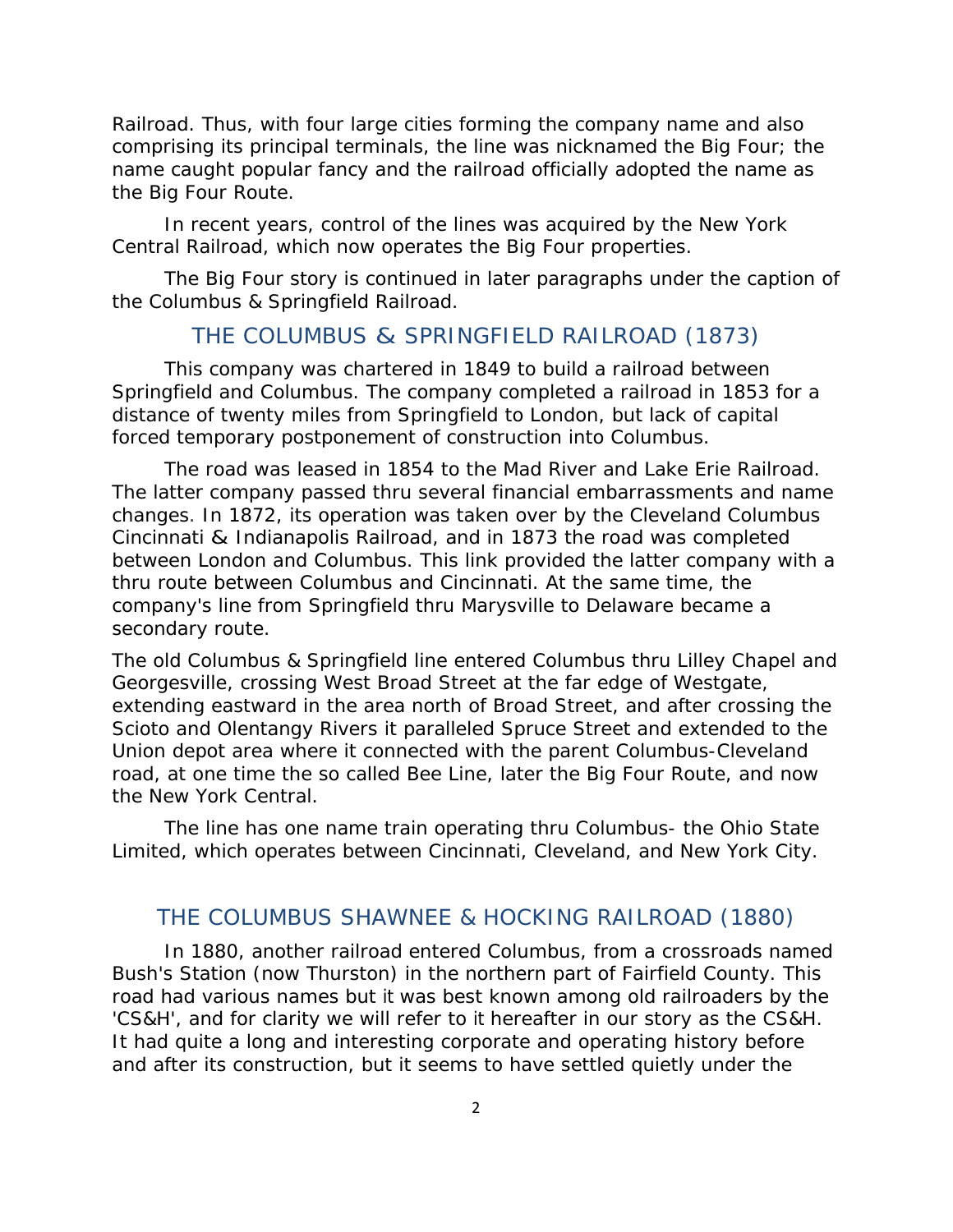diadem of the New York Central, despite the fact that its Columbus single track now ends in a field of weeds at Woodland Avenue in the northeastern part of the city. From that point eastward and southeastward, its serves as an industrial track for some five miles to a point called Truro, adjacent to the Farm Bureau elevators near Brice.

 It all began with the incorporation in 1869 of the Atlantic & Lake Erie Railroad Company which was formed to build a railroad from a point near Pomeroy on the Ohio River to Toledo on Lake Erie, passing thru Granville, twenty-five miles east of Columbus. Between foreclosures, receiverships, and reorganizations, this company and its successors managed to complete stretches of grading here and there between the river and the lake, and even laid some rails, so that by 1875 it was operating coal trains from Moxahala in the Sunday Creek coal fields to its junction with the Central Ohio Railroad (B&O and PRR) four miles west of Newark. Even for this short haul, trackage rights over the Cincinnati & Muskingum valley Railroad were secured for the twelve miles between New Lexington and Bremen.

 In the next three years, additional construction was completed by sections along the originally projected route, when the company decided to build a branch line to Columbus. The purpose, of course, was to afford transportation of Sunday Creek coal to the fast growing capital city and to make connections at Columbus with the other railroads which diverged in various directions.

 As previously mentioned, the corporate organization underwent several changes - from the Atlantic & Lake Erie to the Ohio Central, to the Columbus and Sunday Creek Valley, and back again to the Ohio Central, under which name the road entered Columbus. But the prospects for success looked so good that each reorganization found additional capital for continued construction. In 1882, the line was completed from the river to the lake, but for two years previously trains had been operating over the road from Thurston to Columbus. In other works, the CS&H entered Columbus in 1880, although not under that identification,

 The CS&H entered Columbus from the southeast thru the towns of Baltimore and Basil, Pickerington and Brice, crossing the national road on the western edge of the present village of Whitehall, passing over land now occupied by the Army Reserve Depot, crossing the B&O and PRR joint tracks under the present James Road viaduct, running northwestward across Fifth Avenue in the neighborhood of the Ralston plant, crossing Nelson Road just north of Fifth Avenue, and meandering westward into Columbus, between Fifth Avenue and the state fair grounds, quite open country then, until it met the Big Four line from Cleveland. 'Then it swing southward along the east side of the Big Four and paralleled the latter line into the union depot. The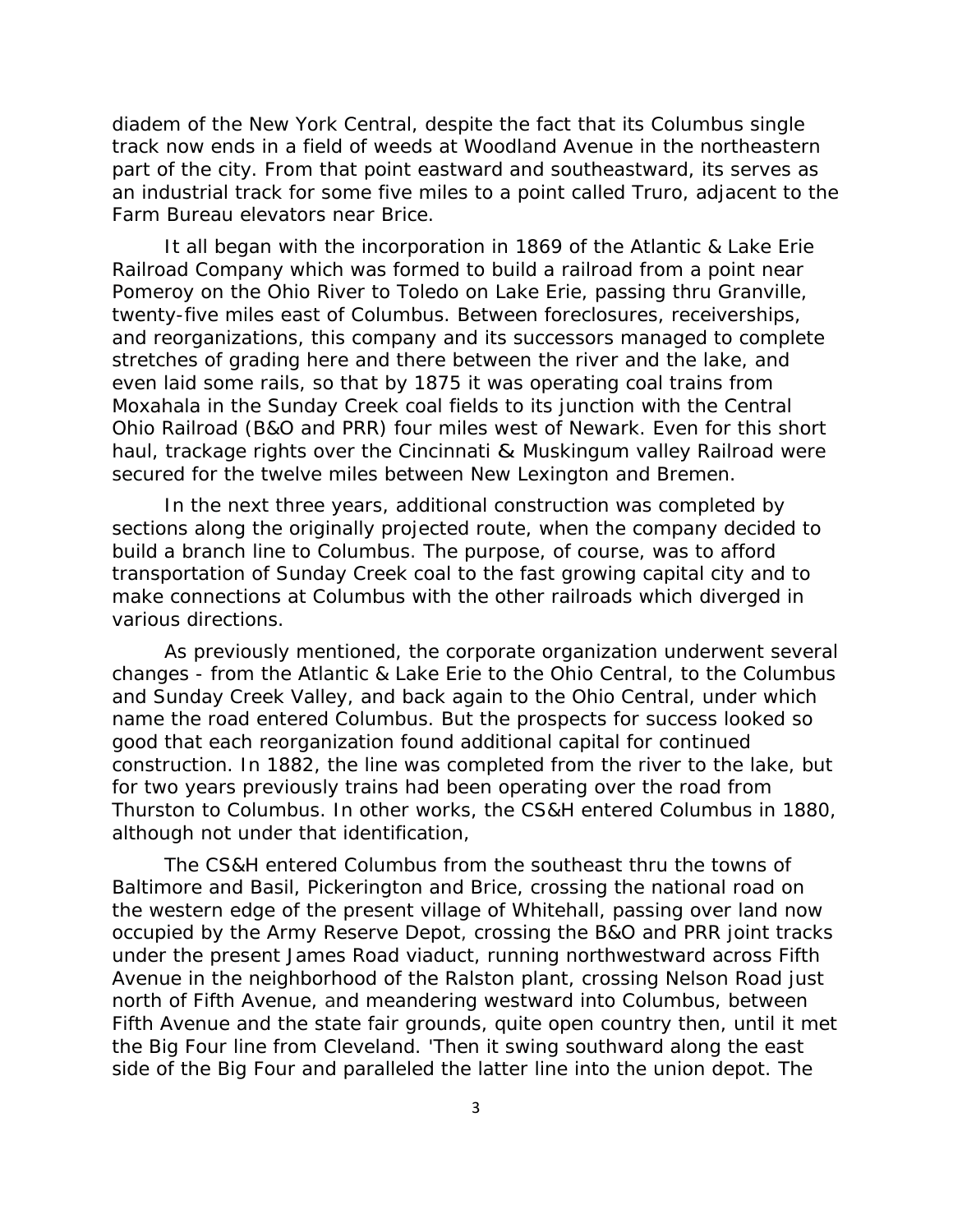CS&H freight terminal yard was adjacent to and north of the Norfolk & Western terminal yard.

 Financial troubles continued to plague the Ohio Central Railroad, and in a reorganization the road from Columbus to Thurston and a recently constructed road from Thurston to Zanesville and Shawnee, became the Columbus Shawnee & Hocking Railroad, whence the familiar initials CS&H'. In the official Railway Guide of 1893*,* the CS&H was described as the popular line between Columbus and Zanesville, with elegant new equipment, finest trains in Ohio, and no change of cars as via other routes. In addition to the union depot, the local stations listed were Fifth Avenue, State Fair Grounds, CA&C Crossing, Shepard, Alum Creek Junction, and Doney's (National Road). The mileage to Zanesville was 67, and the running time 150 minutes.

 In 1893, two additional railroads entered Columbus, both of which later became allied in an operating way with the CS&H. They were the Sandusky & Columbus Short Line. and the Toledo & Ohio Central. Although separate corporations, the Short Line and the CS&H had an interlocking management; after some time the two roads became known as the Columbus Sandusky & Hocking Line, with obviously no change in initials for the CS&H. The Toledo and Ohio Central entered the west side of Columbus in 1893, and two years later it completed trackage to Truro, making a connection with the CS&H, with trackage rights to Thurston. That was the beginning of the end for the CS&H. The Toledo & Ohio Central, the principal antecedent of which had been the Ohio Central re-acquired control of the CS&H and that part of the CS&H northwestward from Truro became a secondary line.

 The New York Central eventually acquired the Toledo & Ohio Central and the CS&H became an industrial track only, for the convenience of industries which had located along its tracks. More recently, the New York Central abandoned and removed the tracks west of Woodland Avenue: from that avenue eastward to Leonard Avenue, the old main line of the CS&H was a single track of rusted rails on rotted ties, hidden by high weeds.

#### TOLEDO & OHIO CENTRAL RAILROAD (1893)

 This line was completed and opened to traffic from Toledo thru Bowling Green, Findlay, Kenton, and Marysville, to Columbus, in 1893. One of the corporate antecedents of the Toledo & Ohio Central was the Atlantic & Lake Erie Railroad which was mentioned in our story of the CS&H. Continuing from that point, the Toledo & Ohio Central was incorporated in 1885 as a reorganization of the Ohio Central Railroad, which, with connections, was operating the line from Charleston, West Virginia, to Toledo thru Granville,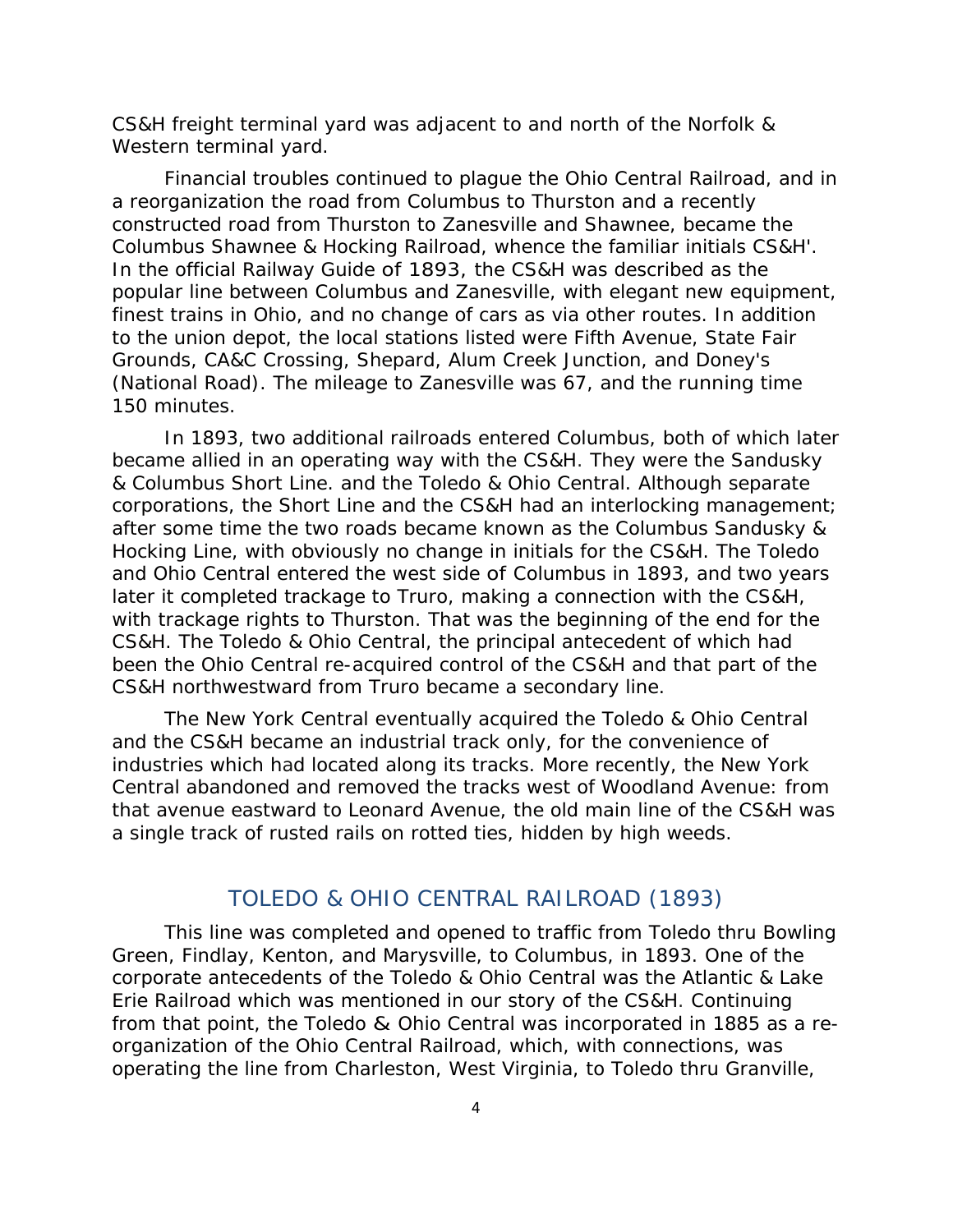east of Columbus. Grades were steep, curves were sharp, and no large cities were included on the Granville route. The company wanted a river to lake route thru the Columbus gateway, and finally got it.

 By foreclosure proceedings 1892, the Toledo & Ohio Central acquired a railroad which had been built in 1883 between Toledo and Findlay, also an extension of the same line between Findlay and Kenton which had been completed in 1892 shortly before its sale to the Toledo & Ohio Central. 'The latter road then seized its opportunity to open its desired route from Toledo thru Columbus to Thurston.

 The route from Kenton thru Marysville to Columbus had been surveyed and right-of-way had been acquired by other railroad interests several years previously, and these titles were acquired by the Toledo & Ohio Central which promptly constructed a railroad to fill the gap between Kenton and Columbus. The new line was completed in 1893 to the McKinley Avenue area of the west side where connections were made with the Big Four, the Little Miami, and the Baltimore & Ohio.

 Two years later, in 1895, the line was extended to Truro where it connected with the CS&H with trackage rights to Thurston thus forming a second continuous line between Toledo and Thurston. Later, the Toledo & Ohio Central re-acquired control of the CS&H properties.

 In 1900, the company acquired the unfinished road of the Columbus Northwestern Railway which extended westward from the Toledo & Ohio Central line at Peoria in Union County, and completed and operated the line to Bellefontaine and St, Marys.

 The Toledo & Ohio Central entered Columbus in the area west of Marble Cliff on the west side of the Scioto River, and established its terminal yard along McKinley Avenue between Glenwood and Grandview Avenues. From that point it extended eastward to its crossing of the Hocking Valley line, then swung southward and paralleled the latter road to the present South High Street viaduct. Thence it extended eastward in the area of Marion Road and Refugee Pike and connected with the CS&H at Truro, as mentioned previously.

 In addition to its two lines between Toledo and Thurston and its branch to St. Marys, the Toledo & Ohio Central operated from Thurston to Corning in Perry County, from which town a continuation of the same line, under the name of the Kanawha & Michigan Railroad, was operated to Charleston and Gauley Bridge, West Virginia. The old CS&H properties east of Thurston became the Zanesville & Western Railroad. The properties of these three companies were leased to the New York Central in 1922, and merged into the New York Central in 1938.